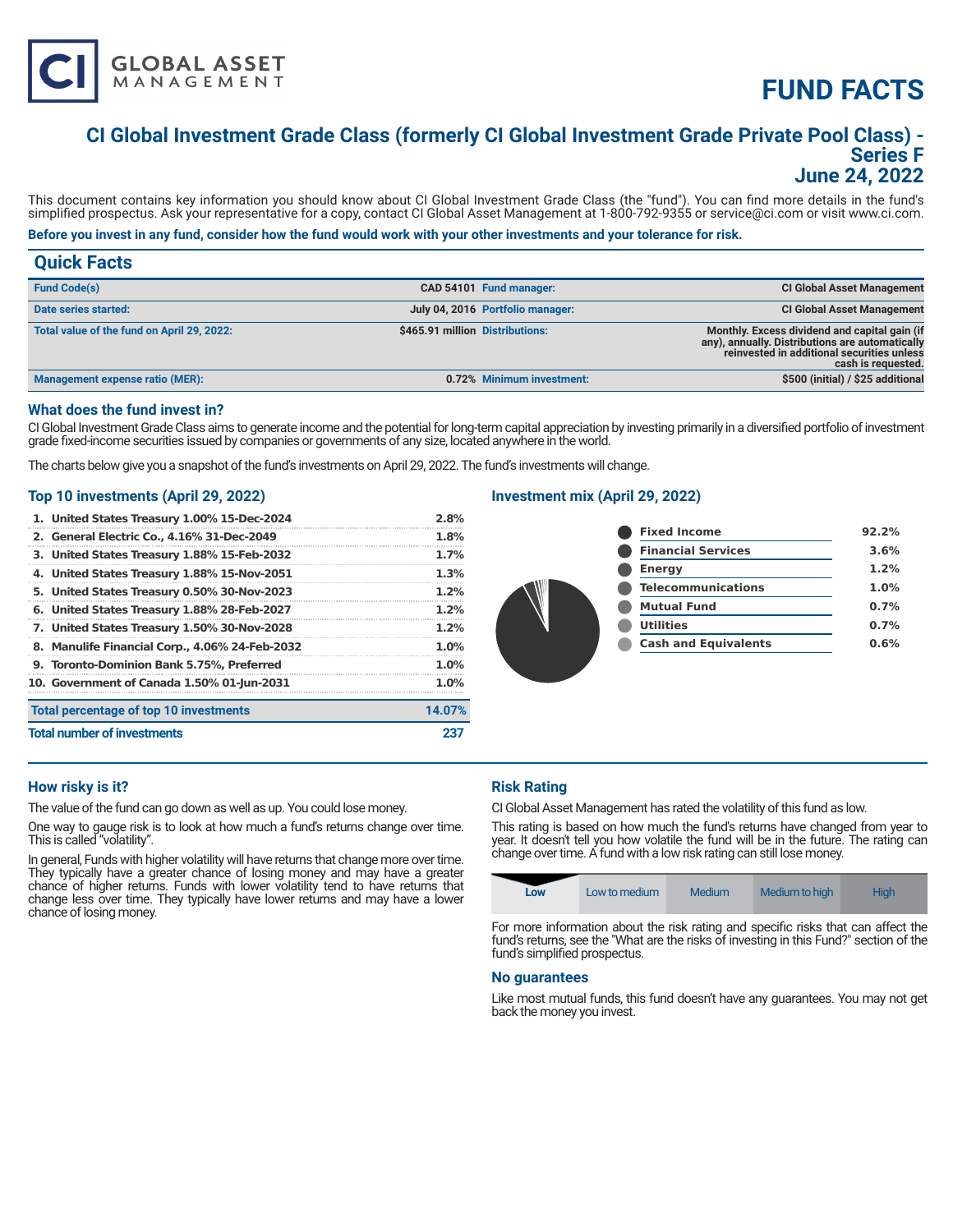# **CI Global Investment Grade Class (formerly CI Global Investment Grade Private Pool Class) - Series F**

# **How has the fund performed?**

This section tells you how Series F securities of the fund have performed over the past 5 calendar year(s). Returns are after expenses have been deducted. These expenses reduce the fund's returns.

#### **Year-by-year returns**

This chart shows how Series F securities of the fund performed in each of the past 5 calendar year(s). This fund series dropped in value in 1 of the last 5 calendar year(s). The range of returns and change from year to year can help you assess how risky the fund has been in the past. It does not tell you how the fund will perform in the future.



#### **Best and worst 3-month returns**

This table shows the best and worst returns for Series F securities of the fund in a 3-month period over the past 5 calendar year(s). The best and worst 3-month returns could be higher or lower in the future. Consider how much of a loss you could afford to take in a short period of time.

|                     | <b>Return</b> | 3 months ending | If you invested \$1,000 at the beginning of the period |
|---------------------|---------------|-----------------|--------------------------------------------------------|
| <b>Best return</b>  | 7.9%          | June 30. 2020   | Your investment would rise to \$1,079                  |
| <b>Worst return</b> | $-1.8%$       | March 31, 2021  | Your investment would drop to \$982                    |

#### **Average return**

As at April 29, 2022, a person who invested \$1,000 in Series F securities of the fund since inception has \$1,169. This works out to an annual compounded rate of return of 2.7%.

# **Who is this fund for?**

## **This fund may be suitable for you if you:**

- can tolerate low risk
- want exposure to a diversified portfolio of investment grade fixed-income securities issued by companies or governments of any size, located anywhere in the world
- are investing for the long term
- are seeking regular income

# **A word about tax**

In general, you'll have to pay income tax on any money you make on a fund. How much you pay depends on the tax laws where you live and whether or not you hold the fund in a registered plan such as a Registered Retirement Savings Plan, or a Tax-Free Savings Account. Keep in mind that if you hold your fund in a non-registered account, fund distributions are included in your taxable income, whether you get them in cash or have them reinvested.